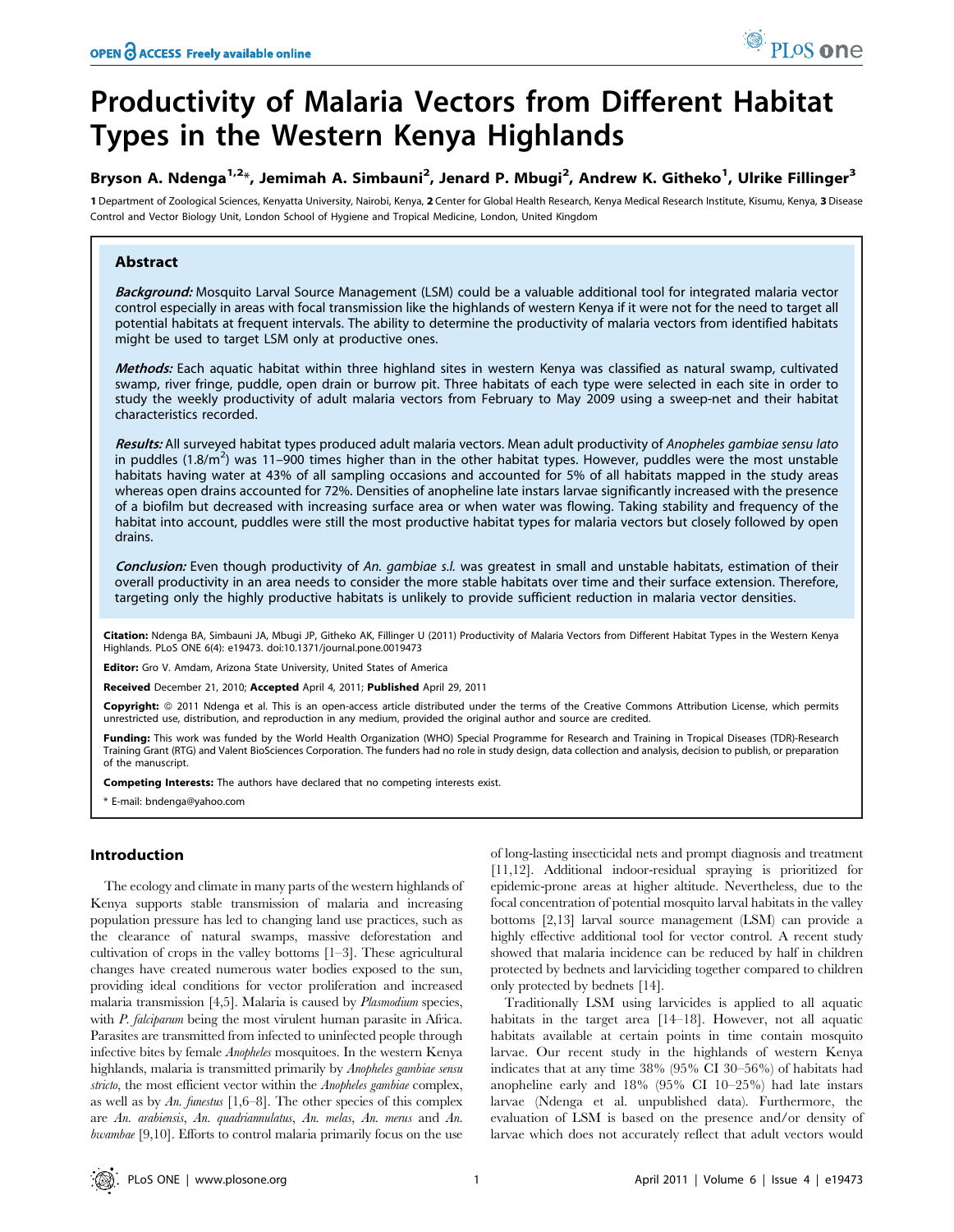emerge from these habitats [19]. Very little is known about the relationship between the presence and density of immature mosquitoes and adult productivity of habitats. This is important since only habitats that produce adult vectors contribute to malaria transmission. If habitats that generate adult vectors could be identified, then LSM might be targeted at these sites [19,20].

The term productivity has been conceived and used differently in malaria vector research to imply either presence/absence or density/abundance of anopheline larvae, pupae or emerged adults [3,19,21–25]. In this study, we define productivity as the number of adult mosquitoes emerging from one square meter of water with density of aquatic stages defined as abundance in one square metre. Mutuku and others [19] have suggested that pupal abundance depends on the habitat type. They showed for a small study area in the lowland of western Kenya that not all habitats were equally productive. In their study more stable burrow pits appeared to be the most productive habitats compared to more temporary habitats. To confirm whether such results can be more widely generalized, more research needs to be implemented in various environments to assess whether productivity per habitat type is similar or varies in different ecological settings.

This study was carried out in three sites within the western Kenya highlands to establish whether malaria vector productivity differed among six common habitat types during the long rainy season which is the main malaria transmission period. The specific objectives of this study were to determine whether different habitat types 1) differ in their larval and pupal abundance, 2) differ in their adult malaria vector productivity, and 3) whether habitat type or other confounding factors are associated with differences in abundance and productivity. The information presented in this paper is important as it can be used to determine whether LSM can be targeted only at the most productive habitat types or not.

#### Materials and Methods

#### Study site

This study was carried out within the western Kenya highlands in Western Province (Figure 1) from February to May in 2009. Sampling was done in Musilongo and Emutete areas of Emuhaya District and Kezege in Vihiga District. Emuhaya District was recreated from Vihiga District in 2007. Emuhaya District has an estimated human population of 270,000 people living on  $173.2 \text{ km}^2$  of land, while Vihiga District has  $263,662$  people living on  $200.7 \text{ km}^2$  of land (Emuhaya and Vihiga District Information Offices 2010). Human population density is high in these study areas which is estimated to be 0.1 persons per acre. Subsistence farming is the main economic activity in these districts with tea grown on small and scattered farms as the only cash crop. Other crops include maize, beans, bananas, vegetables, sweet potatoes, cassava, groundnuts, sorghum, sugar canes and napier grass. Quarrying for construction materials in the hilly and rocky areas and livestock keeping are also important economic activities that partly impact the creation of mosquito breeding sites. The average annual rainfall for this region is approximately 2,000 mm (based on data from 1960–1999) [8,26], with long rainy seasons from April to June and short rainy seasons from October to November. The annual mean minimum temperature is  $14^{\circ}$ C and the maximum is  $28^{\circ}C$ , with the hottest months in January– February and the coolest months in July–August. Due to population pressure, natural swamps within valley bottoms in these three study areas are being reclaimed for crop cultivation by digging open water drains. Each of these study areas is characterized by a flat-bottomed valley with flowing streams and drains surrounded by hills. Musilongo (Universal Transverse Mercator (UTM) latitude 0.0208; longitude 34.6035; altitude 1500 meters above sea level (m.a.s.l.); area 0.16 km<sup>2</sup> ); Emutete (latitude 0.0260; longitude 34.6358; altitude 1506 m.a.s.l.; area  $(0.24 \text{ km}^2)$  and Kezege (latitude 0.0264; longitude 34.6506; altitude 1545 m.a.s.l.; area 0.20 km<sup>2</sup>) are located along the Luanda -Majengo Road off Kisumu-Busia Road to the east.

#### Mapping of study areas

Coordinate readings (latitude and longitude) and altitude of aquatic habitats, houses, major roads and streams were taken once using a Geographical Positioning Station (GPS) unit (GPS 12 XL,



Figure 1. Study site map showing the three study areas: Musilongo, Emutete and Kezege. doi:10.1371/journal.pone.0019473.g001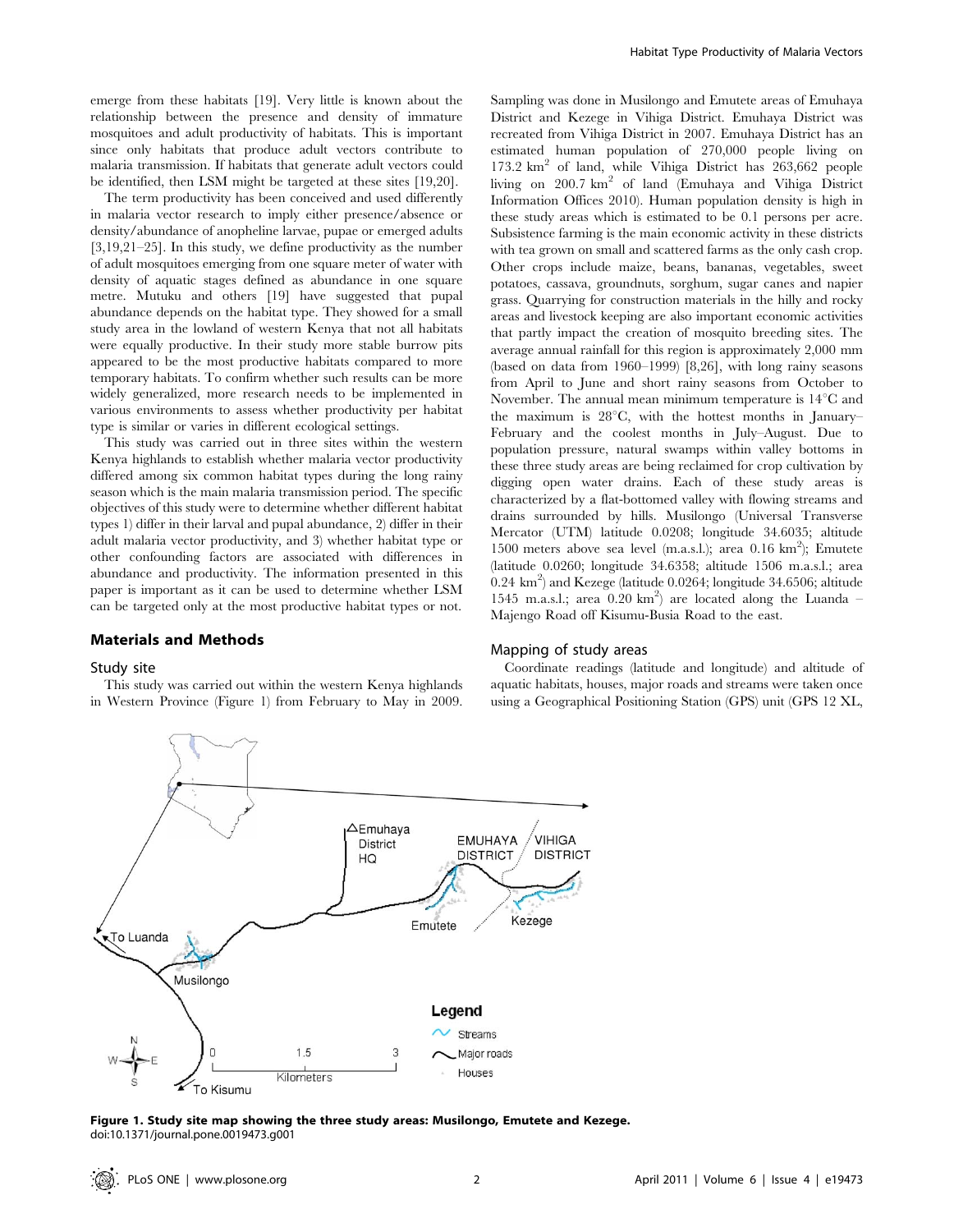15 metres accuracy, Garmin Ltd. 2003, Olathe, Kansas, USA). They were converted from decimal degrees to UTM and saved as dBASE IV (DBF4) type in Microsoft Excel 2003 then imported into ArcMap in ArcGIS (Environmental Systems Research Institute (ESRI) Redlands, California, USA) where they were projected into World Geodetic System (WGS)\_84 UTM, Zone 36 N [26]. These maps were exported to Joint Photographic Experts Group (JPEG) image, then to Microsoft PowerPoint 2003 where final and additional information was added. Landmarks (major roads, paths and rivers) were used to determine the borders of each study area within a selected village.

#### Selection of aquatic habitats

All aquatic habitats were mapped in the three study areas Musilongo, Emutete and Kezege from June 2008 to January 2009. These were sampled twice per month to determine the presence or absence of anopheline larvae. The number of times a given habitat had water during the sampling period was recorded and the proportion of time it had anopheline larvae determined. These habitats were grouped per habitat type as natural swamps, cultivated swamps, river fringes, puddles, open drains and burrow pits (Figure 2). These habitat types were described as follows: 1) natural swamps were water-logged sections of land with tall grasses (Carex species), reeds (Phragmites australis) and papyrus (Cyperus papyrus) which may not have been disturbed by human activities or reverted back to natural conditions after once being cultivated; 2) cultivated swamps were water-logged sections of land without tall grasses and where it was either being prepared for cultivation or was being cultivated; 3) river fringes were edges of a river or stream; 4) puddles were temporary collections of water in the valley bottoms that formed after rainfall; 5) open drains were open narrow drainages connecting to the main stream or disconnected ditches to lower water table and 6) burrow pits were excavations intentionally made by people to meet a specific purpose like fish-ponds, brick/sand-pits and grey-soil excavation pits dug in swampy areas for beautifying mud walls of houses. A total of 1,236 potential larval habitats were identified in the three study areas, 29 (2.3%) were natural swamps, 44 (3.6%) cultivated swamps, 10 (0.8%) river fringes, 67 (5.4%) puddles, 192 (15.5%) burrow pits and 894 (72.3) open drains. The selected habitats were randomly distributed in each of the study areas. Habitats were sampled weekly from 09:00h to 13:00h. Larval and pupae sampling begun at the end of the dry season in February 2009 and continued through the long rainy season ending at the end of May 2009, covering 17 consecutive weeks.

### Habitat characterization

The following information was collected and recorded for each habitat at the time of sampling: (1) date and week number of



Figure 2. Habitat types sampled for mosquito aquatic stages: Natural swamp (A), Cultivated swamp (B), River fringe (C), Puddles (D), Open drain (E), and Burrow pit (F). doi:10.1371/journal.pone.0019473.g002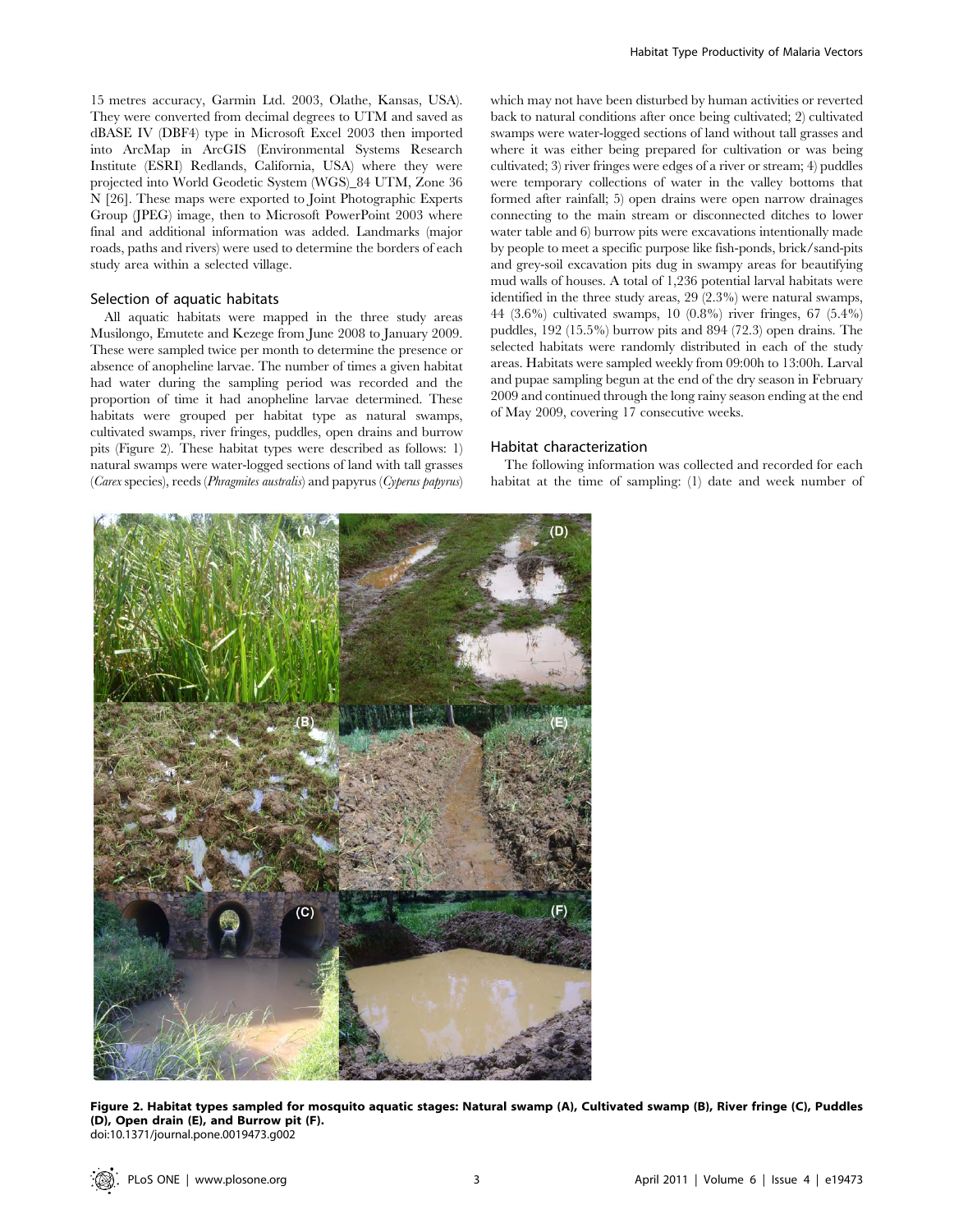sampling; (2) study site name; (3) presence or absence of water; (4) length and width (cm) of water surface sampled; (5) water depth (cm, using an aluminum meter rule); (6) water flow (slow, fast or stagnant); (7) water temperature  $\binom{\circ}{C}$ , using an industrial thermometer); (8) presence and visually estimated coverage (percentage of surface area) of habitat with filamentous algae; (9) coverage (percent estimate) with emergent vegetation; and (10) coverage (percent estimate) with visible surface biofilm, which formed an oil-like layer on the water surface. Water surface area was calculated in square metres for every habitat at every sampling date.

## Sampling of immature mosquitoes and other aquatic organisms

A sweep net was used to determine the abundance of mosquito larvae and pupae and other aquatic macro-organisms per surface area. The sweep net (length =  $40 \text{ cm}$ , width =  $15 \text{ cm}$ , height = 30 cm) was made of a fine cloth that enabled the collection of newly hatched mosquito first instars larvae. A sweep net was preferred over the standard dipping method usually used in mosquito larval ecology studies because sweeping a defined surface area provides a measure per square meter of habitat. Furthermore, dipping underestimates the number of mosquito pupae and aquatic invertebrates [27,28]. An area sampler was not used in this study because its use does not improve sampling success compared to dipping, hence not a reliable tool to estimate emergence of adult mosquitoes [25]. Robert and others [27] showed that sweep nets collected double the number of larvae and 10 times more pupae in fewer sweeps than dips. Sweep nets have been widely used to study changes in mosquito densities in breeding habitats and also their interactions with predators [29– 31]. The net was inserted at an angle of  $45^{\circ}$  and gently dragged along the entire water surface of each habitat. Each habitat was swept at least three times until no more organisms were caught. In large habitats sweeping was carried out at the edges of the habitat where larvae and pupae aggregate [16]. Contents collected in the sweep net were emptied on a white tray to enhance visibility and counting of the sampled organisms. Immature mosquitoes were counted separately for early  $(1^{st}$  and  $2^{nd}$ ) and late  $(3^{rd}$  and  $4^{th})$ instars larvae of culicines and anophelines, and pupae (all species combined since they cannot be identified morphologically in the field). The number of invertebrates (odonata, coleoptera, heteroptera), fishes and tadpoles were also recorded. Early instars of anopheline and culicine larvae, late instars culicine larvae and other organisms were returned to the habitat, whereas late instars anopheline larvae and pupae were collected in 20 ml vials with a screw cork loosely tightened and half filled with water from the respective habitat and transported in a cooler box to the insectaries at KEMRI Kisumu, Kisian.

## Mosquito adult emergence

Field sampled mosquito larvae and pupae were kept in their respective water sample at ambient temperature and natural light in order to fully develop, pupate and/or emerge into adults. Emerged adults were morphologically identified into their respective genera and species [32,33]. Individual specimens of female An. gambiae s.l. were further identified to species using the rDNA-polymerase chain reaction (PCR) method [34].

#### Ethical considerations

Ethical approval for this study was granted by KEMRI/ National Ethical Review Committee. Before any larval sampling was initiated, verbal consent to access compounds and farms was obtained from both administrative officials and residents during local village meetings in all study sites.

#### Data analysis

Each of the six habitat types were sampled in three replicates per week in each of the three study sites, respectively, for 17 consecutive weeks. Each week a total of 54 samples were made (nine per habitat type) or 918 in 17 weeks (153 per habitat type). The abundance of aquatic organisms and productivity (emergence) of adults was calculated as the number of individuals per square meter per habitat per week. Generalized Estimating Equations (GEE) without intercept were used to calculate mean abundance and productivity of aquatic organisms, with habitat identity as subject units, habitat type as the factor and count data fitted to a negative binomial distribution with a log link function. Univariate General Linear Models (GLM) were applied to analyze statistical differences in ecological parameters among the six habitat types and Hochberg's GT2 post hoc test was used for comparisons between puddles and the 5 other habitat types. Proportions (habitat coverage with filamentous algae, emergent plants, biofilm and water stability) were arcsine transformed to normalize the data before they were analyzed. Univariate analyses were performed for study area, habitat type, water flow, water surface area, water temperature, emergent plant coverage and the presence of biofilm, filamentous algae, culicine larvae, invertebrates, tadpoles and fishes. Only factors found significant in univariate analyses to positively or negatively affect the abundance and productivity of mosquitoes in habitats were used for the final risk factor models. Analyses were performed using GEE on count data that were fitted a negative binomial distribution with a log link function to determine factors associated with the abundance of anopheline early and late instars larvae and the productivity of An. gambiae s.l.. Habitat identity was treated as the subject variable, week number as the within subject variable and an exchangeable correlation matrix chosen for the repeated measurements. Puddles were used as a reference habitat in all models because they had the highest abundance of mosquito larvae/pupae and productivity of adults. Productivity estimates of An. gambiae s.l. for each habitat type were obtained by multiplying averages of An. gambiae s.l. produced over the entire study period of 17 weeks per habitat type by the total number of habitat type in the study area and statistical differences among them determined using GEE. Missing data were excluded from the analysis. Analyses were performed with SPSS version 16.

## Results

#### Habitat stability, larval colonization and their abundance

A total of 918 samples were made, 659 (71.8%) had water and 259 (28.2%) were dry. Stability of habitats varied among habitat types hence varying number of aquatic samples were made. River fringes were the most stable aquatic habitat type in the highland valleys that never dried ( $n = 153$ ). All other habitat types had at least two to eight of their habitats dry at any given sampling visit between early February and late March when average weekly rainfall ranged from 0.62–34.4 mm. Puddles were the most unstable habitat type with habitats holding water on 43.1% of occasions (Table 1).

In all the 659 samples, 213 (32.3%) did not have any mosquito larvae whereas all the 147 (22.3%) samples that had culicine larvae also had anophelines. Anopheline larvae were found in 58.6% (386) of all samples, culicines in 31.4% (207) and mosquito pupae in 34.9% (230). Furthermore, late instars larvae which are frequently used as a proxy measure for habitat productivity [18,35] were less sampled as anopheline late instars were found in 25.9% (171) of all samples whereas culicine late instars were found in 18.5% (122). In most cases, early instars larvae were identified in a sample (Table 1).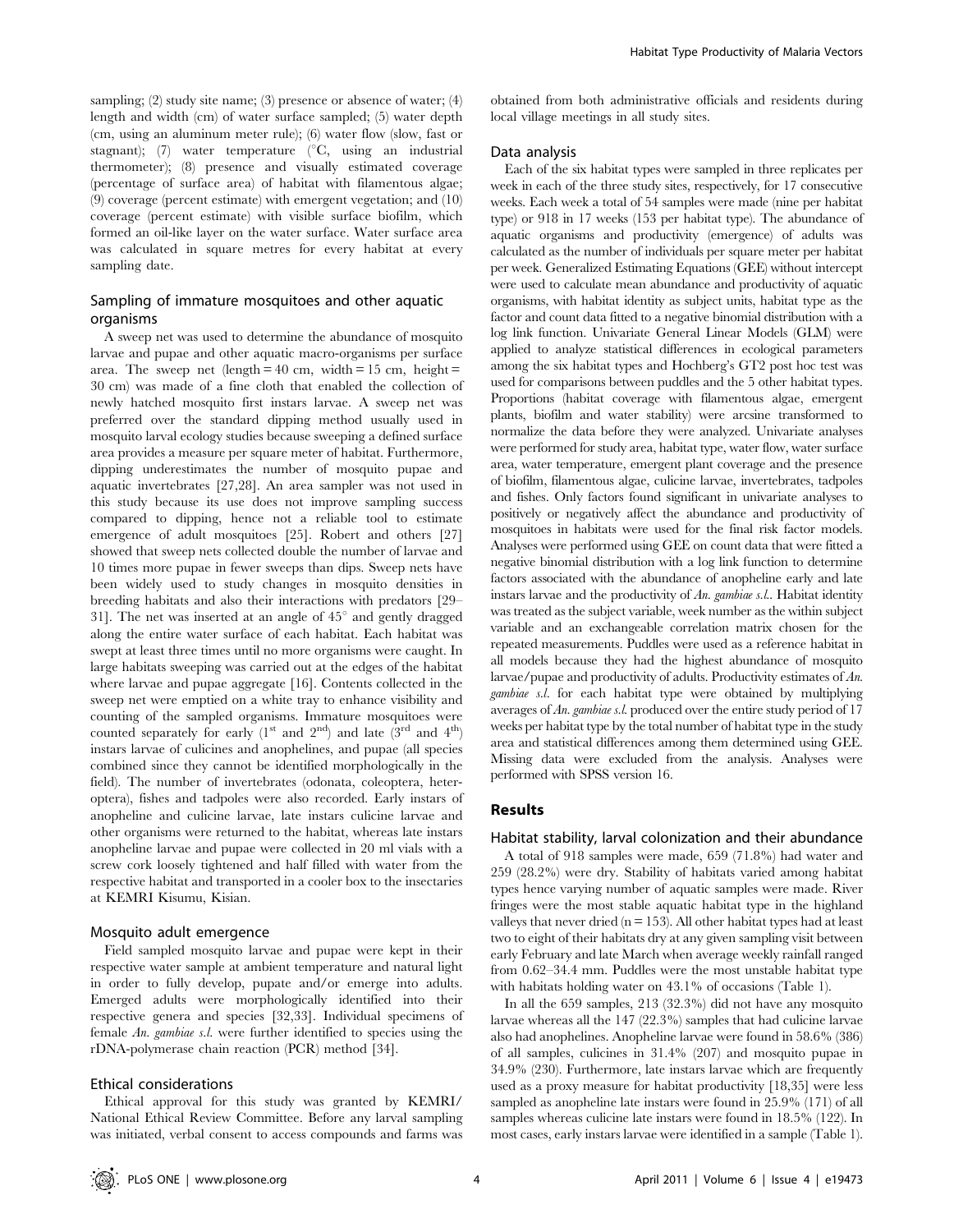Table 1. Sample size, mean mosquito immature abundance and adult Anopheles productivity per m<sup>2</sup> per habitat type (statistical comparisons made between puddles and other habitat types).

| <b>Descriptive</b>                                                                                            | <b>Puddles</b>             | Natural swamps             | <b>Cultivated swamps</b>   | <b>River fringes</b>           | Open drains                  | <b>Burrow pits</b>         |
|---------------------------------------------------------------------------------------------------------------|----------------------------|----------------------------|----------------------------|--------------------------------|------------------------------|----------------------------|
| Number of habitat visits                                                                                      | 153                        | 153                        | 153                        | 153                            | 153                          | 153                        |
| Total number of wet samples taken                                                                             | 66                         | 89                         | 110                        | 153                            | 141                          | 100                        |
| Habitat stability                                                                                             | 43.1%<br>(66/153)          | 58.2%<br>(89/153)          | 71.9%<br>(110/153)         | 100%<br>(153/153)              | 92.2%<br>(141/153)           | 65.4%<br>(100/153)         |
| Proportion of samples that<br>contained Anopheles larvae                                                      | 74.2%<br>(49/66)           | 40.4%<br>(36/89)           | 40.0%<br>(44/110)          | 41.2%<br>(63/153)              | 85.1%<br>120/141)            | 74.0%<br>(74/100)          |
| Proportion of Anopheles positive<br>samples that contained early<br>instars only                              | 38.8%<br>(19/49)           | 52.8%<br>(19/36)           | 68.2%<br>(30/44)           | 76.2%<br>(48/63)               | 48.3%<br>(58/120)            | 55.4%<br>(41/74)           |
| Average proportion (95% CI) of<br>late instars Anopheles/m <sup>2</sup> in the<br>Anopheles positive habitats | 13.4%<br>$(7.6 - 19.2)$    | 13.0%<br>$(6.1 - 20.0)$    | 9.8%<br>$(3.6 - 15.9)$     | 6.4%<br>$(3.2 - 9.6)$          | 8.9%<br>$(6.6 - 11.2)$       | 15.0%<br>$(9.1 - 20.5)$    |
| Average immature abundancet                                                                                   |                            |                            |                            |                                |                              |                            |
| Anopheline early instars/m <sup>2</sup>                                                                       | 160.7<br>$(36.9 - 700.7)$  | $4.4*$<br>$(1.0 - 19.7)$   | $10.0*$<br>$(5.7 - 17.3)$  | $0.3*$<br>$(0.2 - 0.4)$        | $8.5*$<br>$(5.2 - 13.8)$     | $6.4*$<br>$(3.3 - 12.4)$   |
| Anopheline late instars/m <sup>2</sup>                                                                        | 11.6<br>$(3.2 - 42.6)$     | $1.1*$<br>$(0.2 - 6.9)$    | $0.8*$<br>$(0.3 - 2.0)$    | $0.02*$<br>$(0.01 - 0.04)$     | $0.5*$<br>$(0.3 - 0.8)$      | $1.7*$<br>$(0.5 - 5.4)$    |
| Culicine early instars/m <sup>2</sup>                                                                         | 116.1<br>$(21.6 - 622.8)$  | 45.6<br>$(25.7 - 81.0)$    | $17.2*$<br>$(9.6 - 30.9)$  | $0.1*$<br>$(0.04 - 0.2)$       | $0.7*$<br>$(0.3 - 1.5)$      | $2.3*$<br>$(1.0 - 5.0)$    |
| Culicine late instars/m <sup>2</sup>                                                                          | 15.8<br>$(3.9 - 64.7)$     | 6.3<br>$(3.1 - 12.5)$      | $2.9*$<br>$(1.3 - 6.3)$    | $0.03*$<br>$(0.01 - 0.1)$      | $0.1*$<br>$(0.05 - 0.2)$     | $0.4*$<br>$(0.2 - 1.3)$    |
| Mosquito pupae/m <sup>2</sup>                                                                                 | 23.7<br>$(6.5 - 87.0)$     | 6.7<br>$(1.9 - 24.0)$      | $4.3*$<br>$(2.3 - 8.0)$    | $0.04*$<br>$(0.02 - 0.1)$      | $1.4*$<br>$(0.4 - 5.5)$      | $0.3*$<br>$(0.2 - 0.6)$    |
| Average Anopheles adult<br>productivity <sup>†</sup>                                                          |                            |                            |                            |                                |                              |                            |
| Anopheles gambiae $s.l./m^2$                                                                                  | 1.80<br>$(0.59 - 5.50)$    | $0.06*$<br>$(0.01 - 0.28)$ | $0.16*$<br>$(0.03 - 0.84)$ | $0.002*$<br>$(0.0005 - 0.01)$  | $0.03*$<br>$(0.01 - 0.08)$   | $0.05*$<br>$(0.03 - 0.09)$ |
| Anopheles coustani/m <sup>2</sup>                                                                             | 1.36<br>$(0.29 - 6.30)$    | 0.52<br>$(0.08 - 3.36)$    | 0.39<br>$(0.14 - 1.11)$    | $0.001*$<br>$(0.0003 - 0.004)$ | $0.07*$<br>$(0.03 - 0.15)$   | $0.11*$<br>$(0.03 - 0.37)$ |
| Anopheles funestus/m <sup>2</sup>                                                                             | 0.011<br>$(0.002 - 0.062)$ | 0                          | 0                          | 0.001<br>$(0.0001 - 0.01)$     | 0.017<br>$(0.0001 - 0.0040)$ | 0                          |
| Anopheles rhodesiensis/m <sup>2</sup>                                                                         | 0.62<br>$(0.30 - 1.31)$    | 0.05<br>$(0.01 - 0.29)$    | 0.10<br>$(0.03 - 0.40)$    | $\pmb{0}$                      | 0.02<br>$(0.01 - 0.05)$      | 0.13<br>$(0.02 - 0.91)$    |

\*Indicate statistical significant difference with puddle at P#0.05; Confidence Interval in parenthesis. {

<sup>†</sup>Indicate analysis was done using GEE.

doi:10.1371/journal.pone.0019473.t001

Over three quarters of the samples from open drains, puddles and burrow pits contained anopheline larvae whereas more than half of all samples from natural and cultivated swamps and river fringes did not have any anophelines at all (Table 1). The abundance of early instars was higher in all habitat types compared to that of late instars. Of all Anopheles mosquitoes recorded per habitat and week, the average proportion of late instars was only 9.7% (5.6–14.3%) and was similar in all habitat types (Table 1). The mean abundance of anopheline early and late instars, culicine early and late instars and mosquito pupae per m<sup>2</sup> varied between habitat types (Table 1). They were lowest in river fringes and highest in puddles as compared to the other habitat types. The mean number per  $m<sup>2</sup>$  of anopheline and culicine larvae and their pupae were 26.9 (166.8/ 6.2), 10.1 (124.4/12.3) and 10.6 (22.9/2.2) times higher in puddles than in the other five habitat types pooled together, respectively.

#### Habitat productivity

A total of 580 late instars anopheline larvae and 906 mosquito pupae, were collected and brought to the insectaries; 433 adults emerged; 239 (55.2%) anophelines, 165 (38.1%) Culex mosquitoes and 29 (6.7%) Mansonia africana. Of the emerged anopheline adults,

103 (43.1%) were An. coustani, 81 (33.9%) An. gambiae s.l., 40 (16.7%) An. rhodesiensis, 14 (5.9%) An. funestus and 1 (0.4%) An. squamosus. Of the 81 An. gambiae s.l. mosquitoes, 45 were females which were further analyzed by PCR and 70.1% identified as An. gambiae s.s. and 29.9% as An. arabiensis. On average, highland habitats produced 0.91 (95% CI 0.31–2.78) adult anopheline mosquitoes per  $m<sup>2</sup>$  of water surface. Approximately half of them (0.42 (95% CI 0.13– 1.34)/m2 ) were malaria vectors (An. gambiae s.l. and An. funestus). The only anopheline species that emerged from all the six habitat types were An. coustani and An. gambiae s.l. Notably, An. gambiae s.l. adult mosquitoes emerged from 7.9% (52/659) of habitat samples. Nevertheless, productivity was not homogeneous for all habitat types (Table 1). Corresponding with the observations made on larval abundance, adult productivity was lowest in river fringes and highest in puddles. In puddles, on average 1.80 (0.59–5.50) adult An. gambiae s.l. emerged per m<sup>2</sup>. The difference in productivity was highly significant between puddles and other habitat types.

#### Habitat characterization

Habitat characteristics for the different habitat types are summarized in Table 2. Generally, puddles shared many of the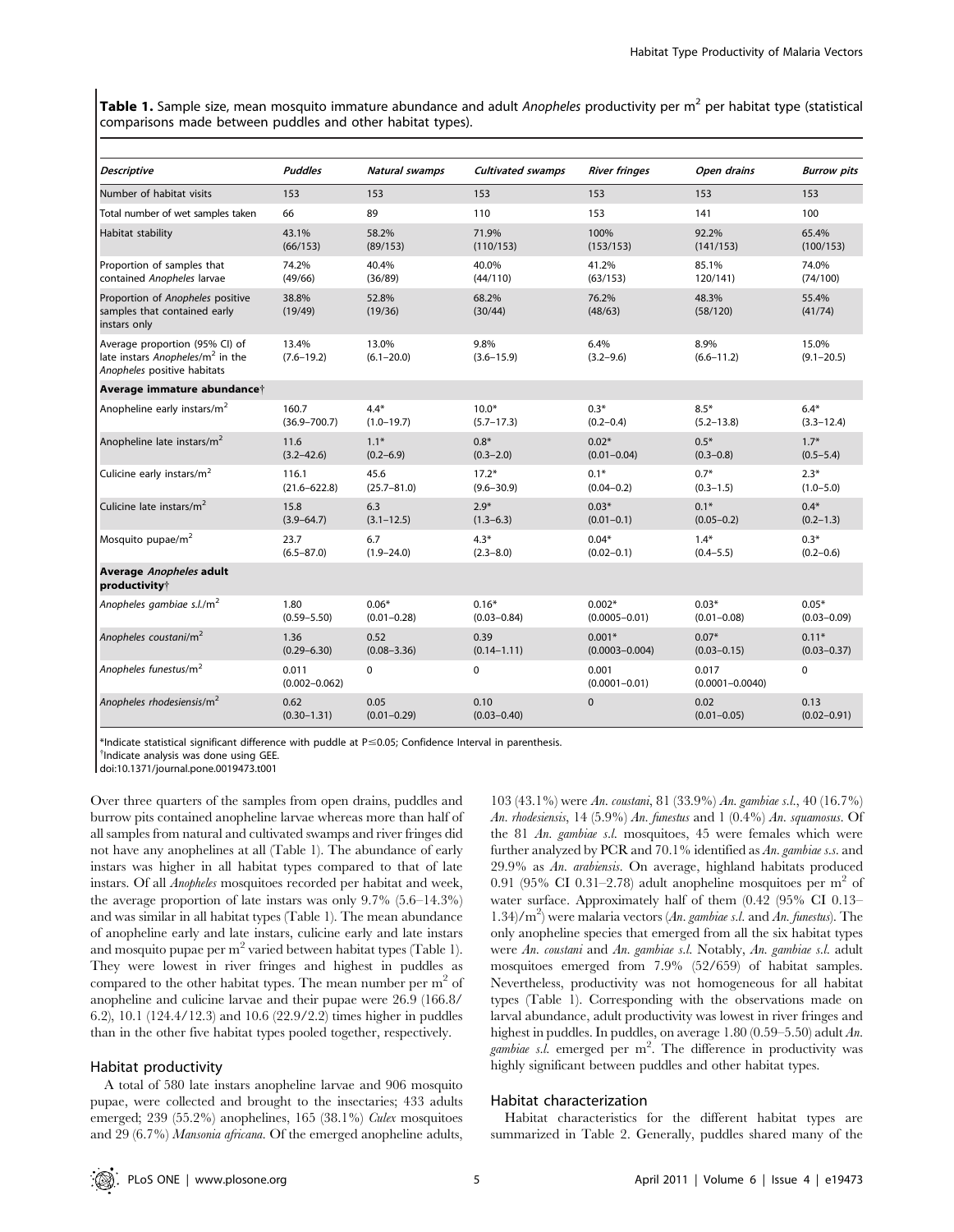Table 2. Habitat characteristics per habitat type (statistical comparisons made between puddles and other habitat types).

| <b>Descriptive</b>                                  | <b>Puddles</b>   | Natural swamps    | <b>Cultivated swamps</b> | <b>River fringes</b> | Open drains     | <b>Burrow pits</b> |
|-----------------------------------------------------|------------------|-------------------|--------------------------|----------------------|-----------------|--------------------|
| <b>Habitat characteristics</b>                      |                  |                   |                          |                      |                 |                    |
| Average surface coverage with biofilm (CI):         | 14%              | 49%*              | 47%*                     | 1%                   | 11%             | 17%                |
|                                                     | $(10-21)$        | $(32 - 76)$       | $(34 - 64)$              | $(0-2)$              | $(5-25)$        | $(7-42)$           |
| Average surface coverage with filamentous           | 2%               | $\Omega$          | 3%                       | 2%                   | $8\%*$          | 4%                 |
| algae $(Cl)$ :                                      | $(0-9)$          |                   | $(2-7)$                  | $(1-7)$              | $(5 - 15)$      | $(2-7)$            |
| Average surface coverage with emergent              | 10%              | $41\%$ *          | 29%*                     | 12%                  | 20%             | 25%                |
| vegetation (CI):                                    | $(5-22)$         | $(31 - 53)$       | $(21-40)$                | $(8-18)$             | $(12 - 31)$     | $(14-43)$          |
| Average water depth in cm (CI):                     | $\overline{7}$   | $\overline{7}$    | 6                        | $25*$                | 5               | $19*$              |
|                                                     | $(5-11)$         | $(5-11)$          | $(3-11)$                 | $(17 - 36)$          | $(4 - 7)$       | $(13-27)$          |
| Average water surface area in $m^2$ (CI) $\ddagger$ | 0.8              | 2.8               | 1.1                      | $9.7*$               | $3.5*$          | $4.7*$             |
|                                                     | $(0.3 - 2.3)$    | $(1.7 - 4.6)$     | $(0.6 - 2.0)$            | $(5.7 - 16.6)$       | $(2.6 - 4.8)$   | $(2.0 - 10.7)$     |
| Average water temperature in $\mathrm{C}$ (CI):     | 22.8             | 23.0              | 22.7                     | $20.9*$              | $22.3*$         | 23.2               |
|                                                     | $(21.4 - 24.4)$  | $(21.9 - 24.2)$   | $(21.7 - 23.8)$          | $(20.3 - 21.5)$      | $(21.1 - 23.6)$ | $(22.3 - 24.1)$    |
| Invertebrates/m <sup>2</sup> †                      | 4.5              | 9.7               | 12.2                     | $0.8*$               | 1.5             | 3.5                |
|                                                     | $(1.1 - 19.0)$   | $(4.7 - 20.0)$    | $(7.8 - 19.3)$           | $(0.5 - 1.2)$        | $(0.9 - 2.4)$   | $(2.0 - 6.3)$      |
| Fishes/ $m^2$ †                                     | 1.2              | $0.03*$           | $0.01*$                  | 0.4                  | $0.1*$          | 3.0                |
|                                                     | $(0.3 - 4.1)$    | $(0.005 - 0.178)$ | $(0.002 - 0.085)$        | $(0.2 - 0.6)$        | $(0.04 - 0.24)$ | $(0.5 - 18.0)$     |
| Tadpoles/m <sup>2</sup> †                           | 68.7             | $8.3*$            | 31.7                     | $0.7*$               | $1.7*$          | $4.3*$             |
|                                                     | $(20.4 - 231.3)$ | $(2.5 - 27.6)$    | $(12.5 - 80.6)$          | $(0.4 - 1.1)$        | $(0.9 - 3.0)$   | $(2.1 - 8.8)$      |

 $\textsuperscript{4}$  Indicate statistical significant difference with puddle at P $\leq$ 0.05; Confidence Interval in parenthesis.<br> $\textsuperscript{4}$  indicate analysis was done using GEE

<sup>†</sup>Indicate analysis was done using GEE.

{ Indicate analysis was done using GLM.

doi:10.1371/journal.pone.0019473.t002

characteristics with other habitat types and none of them seemed to be specifically different for puddles. River fringes and burrow pits had significantly larger surface areas and deeper water levels compared to puddles but no differences were found between other habitat types. Average water temperature in puddles was significantly higher than in river fringes and open drains but similar to that in natural and cultivated swamps and burrow pits. Notably, invertebrate (water beetles, dragonfly and damselfly nymphs, water scorpions, backswimmers, creeping water bugs, and water striders) abundance was similar in puddles as in other larger habitat types, except in river fringes, and the highest fish (Aplocheilichthys bukobanus; maximum length 5.0 cm) abundance was found in burrow pits, puddles and river fringes. Tadpoles were most abundant in puddles and cultivated swamps. A visible biofilm covering the habitats was recorded in 52.4% (345/659) of all samples. Biofilm covered on average  $14\%$  (11–17%) of the water surfaces of puddles, open drains and burrow pits. Significant differences were found for river fringes, that rarely had any biofilm, and for natural and cultivated swamps, whose water surfaces were on average covered by half with biofilm. Filamentous algae were present in all habitat types except natural swamps. They covered on average only a small proportion of the water surface. All habitat types were to some extent covered with emergent vegetation. Puddles and river fringes had on average 10– 12% of their surface area covered with emergent vegetation whereas in other habitat types these vegetations covered up to 41% of the surface area.

## Risk factor analyses for the presence of anopheline aquatic stages

Multivariate analyses were used to identify potential confounding factors that might be responsible for the significantly higher abundance of both early and late instars of anopheline larvae in puddles (Tables 3 and 4). Abundance of anopheline early instars larvae was positively associated with increasing water temperature,

emergent plant coverage and the presence of fish but decreased with increasing water surface area, water flow and in the presence of filamentous algae (Table 3). Adjusting for these factors puddles did not differ from open drains in their probability of containing anopheline early instars larvae. Even though the presence of filamentous algae was significantly associated with early instars anopheline abundance in a univariate analysis this effect was no longer significant when other factors were considered. Similar to early anopheline instars, late instars abundance significantly decreased with increasing water surface area of the habitat and increasing water flow (Table 4). Increasing biofilm coverage of the habitat was associated with increasing anopheline late instars abundance (Table 4). Adjusting for these factors, the probability of increasing late instars anopheline abundance was similar in puddles and burrows pits. Emergent plant cover, filamentous algae and the presence of both fish and culicines were no longer significantly associated with late instars abundance in the multivariate analysis. Productivity of An. gambiae s.l. adult mosquitoes did not show any significant association with other habitat characteristics when the analyses were adjusted for habitat type.

## Estimated habitat type productivity

In order to identify habitat types that produce most vectors in a target area within a specified period of time, the mean number of adults emerging per  $m<sup>2</sup>$  is not the only important factor. Other factors including, habitat stability and their total surface area need to be considered. During the 17 weeks sampling period, puddles were the least stable habitats compared to the others (Table 1). Therefore, the mean number of adults produced per  $m<sup>2</sup>$  for the entire time period was 0.78 compared to 1.8 when only wet habitats were considered (Table 5). Assuming similar habitat stability we estimated how many adult An. gambiae s.l. were produced per m2 per habitat type in all three study sites over the study period (Table 5).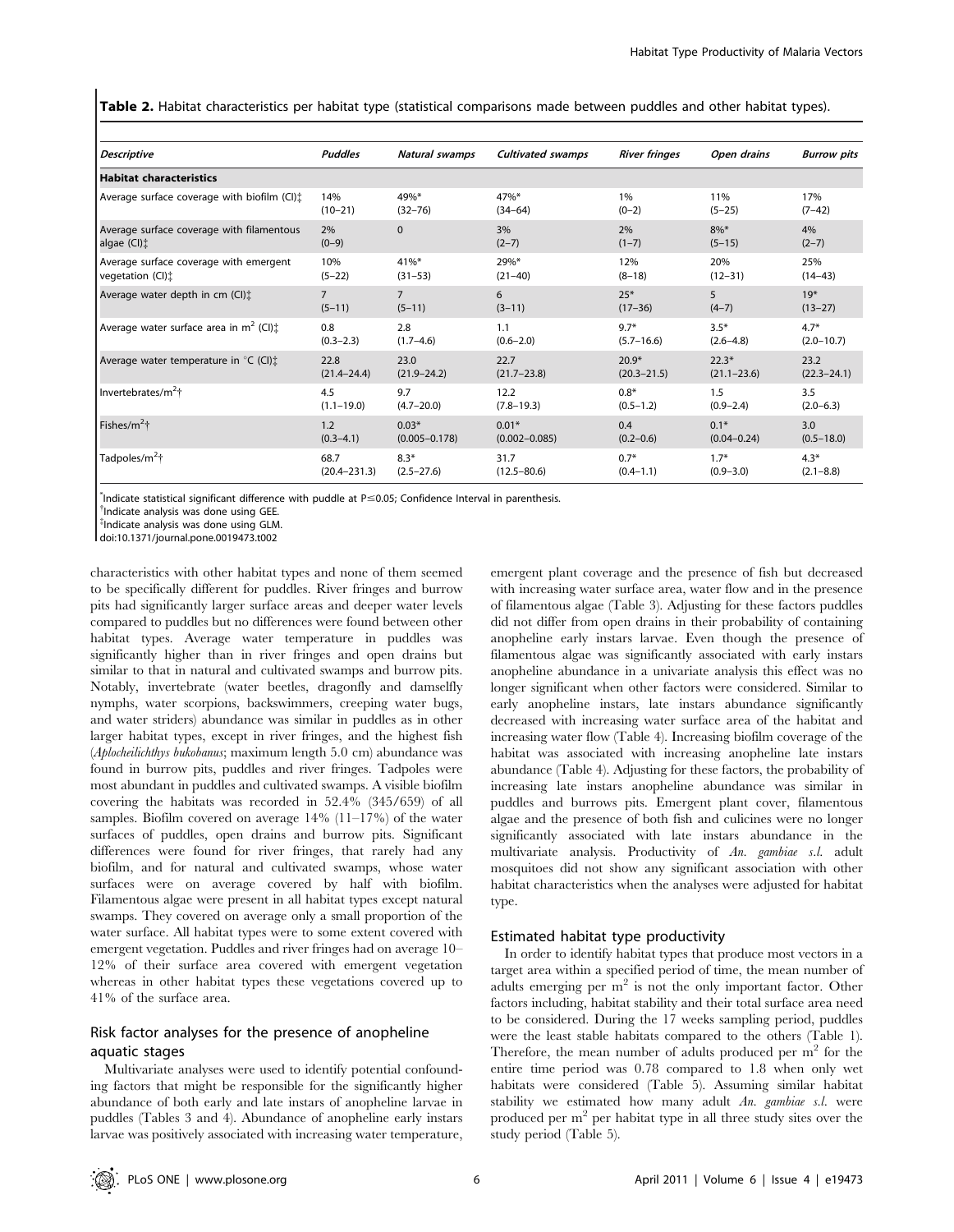**Table 3.** Factors associated with the abundance of anopheline early (1<sup>st</sup> and 2<sup>nd</sup>) instars larvae.

| Parameter                            | Occasions (N) | Odds ratio | Lower CI | <b>Upper CI</b> | $\boldsymbol{P}$ |
|--------------------------------------|---------------|------------|----------|-----------------|------------------|
| Water surface area (m <sup>2</sup> ) | 659           | 0.858      | 0.804    | 0.916           | < 0.001          |
| <b>Water Temperature (°C)</b>        | 659           | 1.132      | 1.042    | 1.229           | 0.003            |
| Emergent plant coverage (%)          | 659           | 2.989      | 1.105    | 8.084           | 0.031            |
| <b>Study area</b>                    |               |            |          |                 |                  |
| Kezege                               | 204           | 0.376      | 0.163    | 0.867           | 0.022            |
| Emutete                              | 227           | 0.653      | 0.269    | 1.585           | 0.346            |
| Musilongo                            | 228           | 1.000      |          |                 |                  |
| <b>Water Flow</b>                    |               |            |          |                 |                  |
| fast                                 | 170           | 0.099      | 0.047    | 0.209           | < 0.001          |
| slow                                 | 134           | 0.316      | 0.181    | 0.549           | < 0.001          |
| stagnant                             | 355           | 1.000      |          |                 |                  |
| <b>Filamentous algae</b>             |               |            |          |                 |                  |
| present                              | 248           | 0.959      | 0.651    | 1.413           | 0.833            |
| absent                               | 411           | 1.000      |          |                 |                  |
| <b>Fishes</b>                        |               |            |          |                 |                  |
| present                              | 145           | 1.717      | 1.068    | 2.761           | 0.026            |
| absent                               | 514           | 1.000      |          |                 |                  |
| <b>Habitat type</b>                  |               |            |          |                 |                  |
| burrow pit                           | 100           | 0.088      | 0.019    | 0.414           | 0.002            |
| open drain                           | 141           | 0.312      | 0.071    | 1.373           | 0.123            |
| river fringe                         | 153           | 0.091      | 0.019    | 0.442           | 0.003            |
| cultivated swamp                     | 110           | 0.066      | 0.015    | 0.286           | < 0.001          |
| natural swamp                        | 89            | 0.030      | 0.004    | 0.206           | < 0.001          |
| puddle                               | 66            | 1.000      |          |                 |                  |

CI = 95% Confidence Interval.

doi:10.1371/journal.pone.0019473.t003

## **Discussion**

Adults of the principal malaria vector in the western Kenya highlands, An. gambiae s.l., emerged from all habitat types surveyed although significant variations in their productivity was recorded in which puddles had the most production and river fringes the least. Existence of such variations in the productivity of malaria vectors from habitats within the highlands of western Kenya greatly emphasizes the need to develop tools that can identify those habitats which could then be targeted during an LSM operation to make it more cost-effective [19,20]. The productivity of An. gambiae s.l. adult mosquitoes reported here in puddles (1.80 mosquitoes/meter<sup>2</sup>/week) is comparable to that (1.82 mosquitoes/ meter<sup>2</sup>/week) reported by Munga and others [3] when they used emergence traps in ditches and temporary pools located in farmlands from reclaimed swamps. In our study we see that puddles appear to be the most productive habitat type, but others [19,36] have shown that they are less productive compared to burrow pits. It appears that this productivity may be very specific to certain environmental conditions and hence it can not be generalized. There is a challenge in distinguishing aquatic habitats using general definitions of habitat types. For instance, puddles can refer to a range of habitats which may include roadside water accumulations, tire tracks, hoof/foot-prints, rain and groundwater pools, and rock-pools. Conditions in these habitats can be very heterogeneous. In this study, puddles were small, shallow habitats that were exclusively formed in valley bottoms by rain and high

ground water level. These puddles were often associated or in close vicinity with overflowing rivers, streams, drains or swamps, hence fishes were frequently found in them. Having a very clear description of a specific habitat type is crucial especially when field teams may be expected to identify and treat certain type(s) and not others. The above example shows that what is defined as puddle in one area might be very different from a puddle in another area and productivity data might not be generalized from one area to another. Therefore, in every target area all habitat types would need to be categorized and field teams trained on how to identify the habitat types and their individual productivity established for local malaria vectors. Therefore, using habitat type to target LSM could only work if and after such a detailed preliminary survey has been undertaken.

Availability and stability of aquatic habitats are very crucial in determining year round productivity of malaria vectors [13]. Although in the highland valleys smaller and more temporary habitats have been identified to produce the highest number of adult malaria vectors per  $m^2$ , their low stability over time and their overall small surface area greatly reduce their productivity. This is when compared to the less productive but stable habitats with greater surface areas like burrow pit and open drains. Estimated productivity of An. gambiae s.l. adults still identified puddles as the most productive habitats, followed by the open drains because of their large number and persistence. Considering that their surface area is probably much higher than those of puddles, open drains might overall contribute similar if not more to all vectors emerging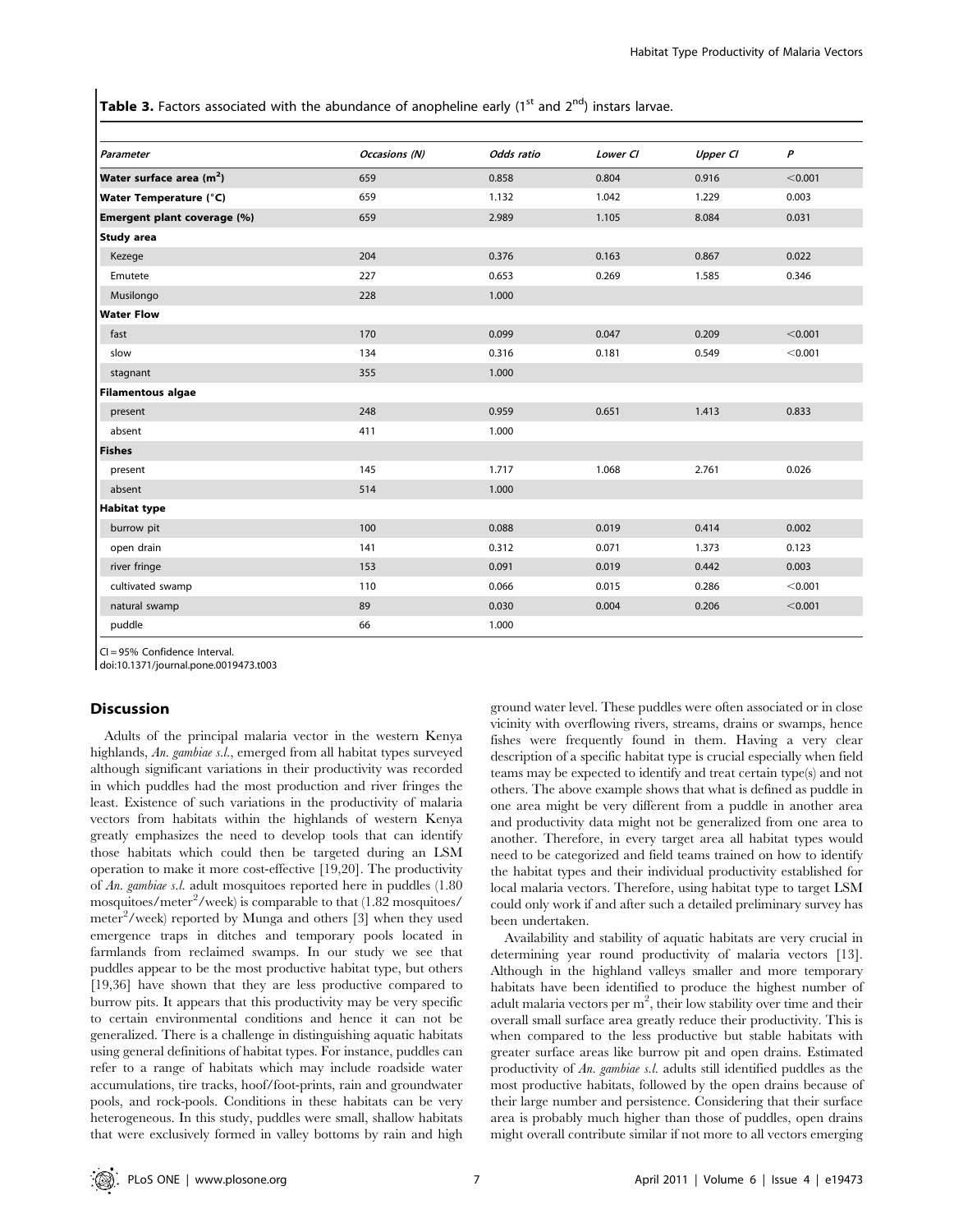**Table 4.** Factors associated with the abundance of anopheline early (3<sup>rd</sup> and 4<sup>th</sup>) instars larvae.

| Parameter                            | Occasions (N) | Odds ratio | Lower CI | <b>Upper CI</b> | P       |
|--------------------------------------|---------------|------------|----------|-----------------|---------|
| Water surface area (m <sup>2</sup> ) | 659           | 0.910      | 0.840    | 0.985           | 0.020   |
| Emergent plant coverage (%)          | 659           | 0.677      | 0.197    | 2.323           | 0.535   |
| Biofilm coverage (%)                 | 659           | 3.355      | 1.132    | 9.943           | 0.029   |
| <b>Water Flow</b>                    |               |            |          |                 |         |
| fast                                 | 170           | 0.268      | 0.121    | 0.595           | 0.001   |
| slow                                 | 134           | 0.411      | 0.203    | 0.830           | 0.013   |
| stagnant                             | 355           | 1.000      |          |                 |         |
| <b>Filamentous algae</b>             |               |            |          |                 |         |
| present                              | 248           | 0.858      | 0.541    | 1.361           | 0.515   |
| absent                               | 411           | 1.000      |          |                 |         |
| <b>Fishes</b>                        |               |            |          |                 |         |
| present                              | 145           | 0.888      | 0.539    | 1.462           | 0.640   |
| absent                               | 514           | 1.000      |          |                 |         |
| <b>Culicines</b>                     |               |            |          |                 |         |
| present                              | 206           | 1.403      | 0.642    | 3.068           | 0.396   |
| absent                               | 453           | 1.000      |          |                 |         |
| <b>Habitat type</b>                  |               |            |          |                 |         |
| burrow pit                           | 100           | 0.290      | 0.057    | 1.479           | 0.136   |
| open drain                           | 141           | 0.302      | 0.099    | 0.925           | 0.036   |
| river fringe                         | 153           | 0.039      | 0.010    | 0.160           | < 0.001 |
| cultivated swamp                     | 110           | 0.078      | 0.022    | 0.285           | < 0.001 |
| natural swamp                        | 89            | 0.088      | 0.014    | 0.552           | 0.010   |
| puddle                               | 66            | 1.000      |          |                 |         |

CI = 95% Confidence Interval.

doi:10.1371/journal.pone.0019473.t004

in the target areas. However, since it has been shown that most malaria transmission in Kenya occur 1–2 months after the peak in rainfall in May, June and July [37,38], these temporary habitats should not be underestimated within the highland areas of western Kenya and would need to be included into any targeted approach for larval control. Nevertheless, targeting puddles alone will probably not reduce the vector burden to such an extent that reduction of malaria prevalence is achieved.

The finding that puddles shared many of ecological characteristics with the other habitat types and that none of them was unique for this habitat type implies that the parameters measured in this study may not be used by field teams to identify the most productive habitat types for the adults of An. gambiae s.l. and thus target treatment during an LSM operation in this area. However, some of these parameters played significant roles in either enhancing or diminishing the development of Anopheles mosquitoes

Table 5. Estimated overall productivity of adult Anopheles gambiae s.l. from the different habitat types during the study.

| Habitat types        | Mean (CI) An. gambiae/m <sup>2</sup><br>wet habitat | Mean (CI) An. gambiae<br>produced during study | Total number of habitat<br>types in the study area | Estimate of mean (CI) number of adult An.<br>gambiae produced in study area/m <sup>2</sup> during study |
|----------------------|-----------------------------------------------------|------------------------------------------------|----------------------------------------------------|---------------------------------------------------------------------------------------------------------|
| Natural swamps       | $0.06*$<br>$(0.01 - 0.28)$                          | $0.0354*$<br>$(0.0083 - 0.1509)$               | 29                                                 | $1.0256*$<br>$(0.2404 - 4.3758)$                                                                        |
| Cultivated swamps    | $0.16*$<br>$(0.03 - 0.84)$                          | 0.1175<br>$(0.0219 - 0.6293)$                  | 44                                                 | 5.1699<br>$(0.9653 - 27.6896)$                                                                          |
| <b>River fringes</b> | $0.002*$<br>$(0.0005 - 0.0122)$                     | $0.0025*$<br>$(0.0005 - 0.0122)$               | 10                                                 | $0.0246*$<br>$(0.0050 - 0.1221)$                                                                        |
| Open drains          | $0.03*$<br>$(0.01 - 0.08)$                          | $0.0285*$<br>$(0.0108 - 0.0757)$               | 894                                                | 25.5170<br>$(9.6246 - 67.6516)$                                                                         |
| <b>Burrow</b> pits   | $0.05*$<br>$(0.03 - 0.09)$                          | $0.0324*$<br>$(0.0145 - 0.0726)$               | 192                                                | 6.2218<br>$(2.7784 - 13.9326)$                                                                          |
| l Puddles            | 1.80<br>$(0.59 - 5.50)$                             | 0.7821<br>$(0.2529 - 2.4187)$                  | 67                                                 | 52,4010<br>$(16.9443 - 162.0528)$                                                                       |

\*Indicate statistical significant difference with puddle at P#0.05; Confidence Interval in parenthesis. doi:10.1371/journal.pone.0019473.t005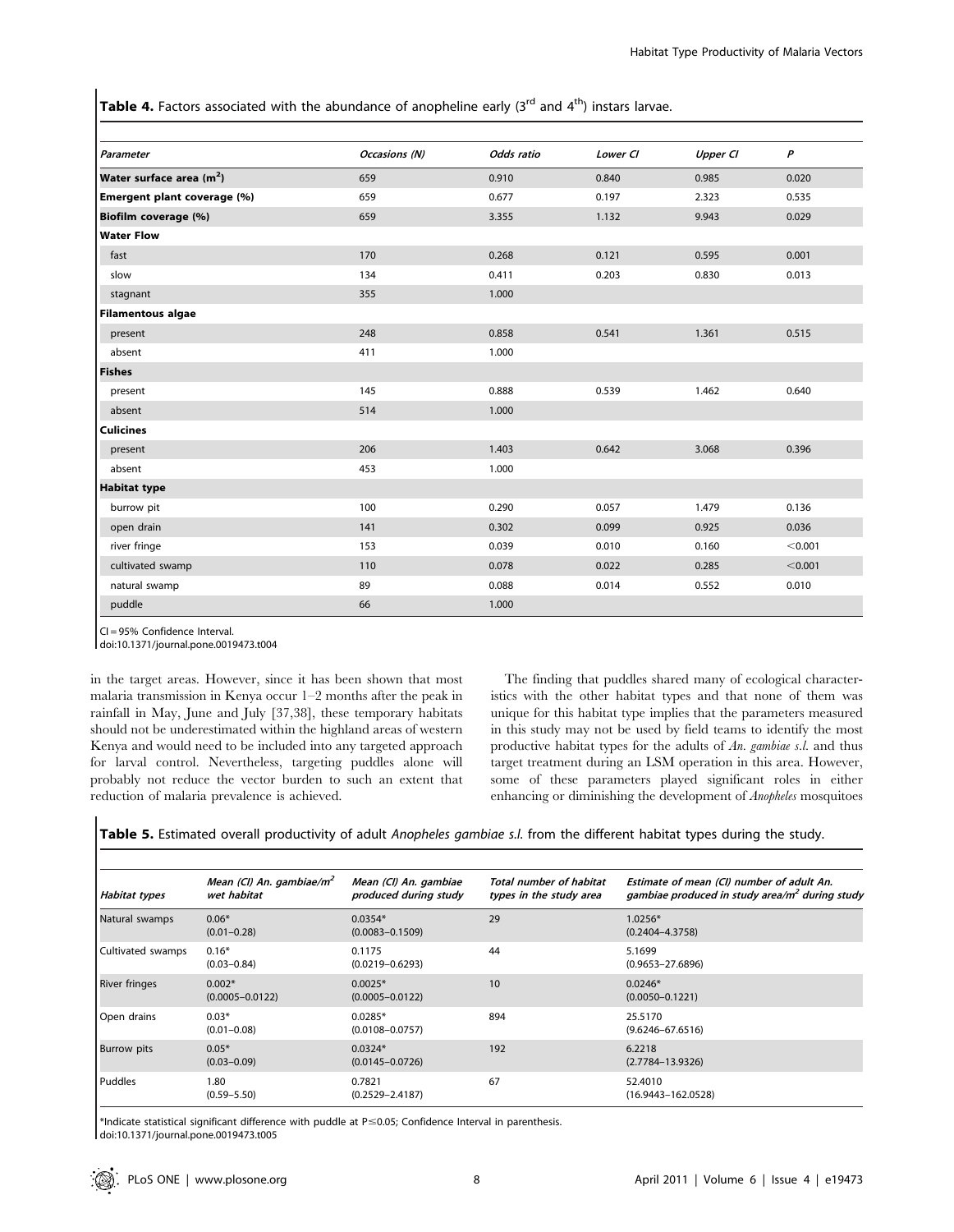in their aquatic stages, with a possibility of indirect effects on their productivity of adult mosquitoes. Abundance of anopheline larvae increased with increase in water temperature and in the coverage of both emergent plants and biofilm in habitats. All the six habitat types had their water temperatures within the optimal range of 16 to  $34^{\circ}$ C that allows larvae of An. gambiae s.s. to survive and develop into adults [39]. However, higher temperatures create conditions more favourable for the survival of An. gambiae larvae [3,19]. The average air and water temperatures are far lower in highland areas than in lowland areas [40,41]; therefore site selection of the gravid female and larval survival might be affected by temperature. Smaller habitats tend to experience greater day/night fluctuations in temperature than larger ones, which might affect their productivity in highland areas. Presence of emergent plants in aquatic habitats has been positively, negatively or not associated with that of Anopheles mosquitoes in different places [22,25,42–45]. This might be because the presence of emergent plants in habitats may be describing a wide variety of plants at varying coverage levels, hence conflicting results are obtained. It is interesting to note that the presence of invertebrate and vertebrate predators was not significantly associated with low larval abundance; frequently fish and invertebrates co-existed with mosquito larvae in habitats. Fillinger and others [25] obtained similar results in The Gambia. The positive and significant association between the presence of biofilm and the abundance of anopheline late instars larvae observed here could indicate that the complex organic matter of bacteria and algae contained in biofilms provide important food sources for larvae which possibly other habitats in the highland areas might be deprived of [46]. However, there is need to do more work on the biofilms found in these highlands in order to establish, characterize and quantify their contents and specifically the suggested mosquito food sources. This observation contradicts other studies where oily layers on water have been associated with decreased survival due to the blockage of larval siphons [47,48]. This might be due to a different composition of the layers or due to extension over the water surface. Notably, biofilms in this study only covered a small proportion of the aquatic habitats. Abundance of anopheline larvae decreased with increase in water surface area and its flow rates; this is an expected dilution effect. The finding that all the samples that had culicine larvae also had anopheline larvae implies that the presence of culicine larvae in habitats in the highlands can be used as an indicator of the presence of anopheline larvae, but not vice versa. Lack of correlations in the presence of both these species in samples is contrary to the findings obtained in the lowlands that these species coexist in the majority of the habitats [49]. This was because many additional samples contained only the anopheline larvae, an indication that culicines are not dominant species in habitats within the highlands. It is worthy noting that the selectiveness exhibited by ovipositing gravid mosquitoes [50–52] may to some extent determine the final productivity of aquatic habitats within these habitat types.

Previous studies on indoor resting mosquitoes reported An. gambiae s.s. to be the only sibling species of the *Anopheles gambiae* complex in the highlands of western Kenya [1,7,8]. In 2006, Munga and others [3] reported 1.3% occurrences of An. arabiensis from adults collected in emergence traps. In 2009, Fillinger and others [14] have reported a  $3\%$  occurrence of An. arabiensis from indoor resting data. In this study, we report that about a third of all An. gambiae s.l. collected directly from habitat types are An. arabiensis. This is an indication of an increase in the occurrence of An. arabiensis within these high altitude areas, implying that this species is slowly establishing itself in this highland. There are at least three possible explanations for this phenomenon. The promotion of long lasting insecticide treated nets (LLINs) in this area may have greatly reduced numbers of the

endophilic malaria vector species which has resulted into increased proportions of the exophilic An. arabiensis as reported in other areas [53–55]. The initial failure to get An. arabiensis in the highlands may have been due to sampling bias with few samples made outdoors where An. arabiensis prefers to rest and feed [56]. Since An. arabiensis generally prefers drier areas [57,58], then increased temperature and reduced relative humidity as a result of deforestation and changes in climate may have contributed to the establishment of this species within the highlands regions [59,60]. This colonization may have been enhanced by the fact that An. arabiensis is abundant in the areas surrounding the western Kenya highland region [1].

Two limitations were identified in the course of carrying out this study. Transferring late anopheline larvae and all mosquito pupae from their natural habitats to the insectaries isolated them from their predators which could potentially have reduced adult productivity. This may have caused us to slightly overestimate emergence. Emergence rates from collected larvae and pupae were very low which might represent natural mortality [19,61,62], however, we can not exclude that the transport from the field site to the laboratory might have increased mortality rates. In this case we may have underestimated their emergence. The sampling efficiency of sweep nets is likely to have been greater in small and shallow bodies of water than wider and deeper ones as they could not have escaped in small habitats, which might be partly responsible for higher abundance of larvae in smaller habitats like puddles.

In conclusion, the findings from this study and from published work show that the productivity of malaria vectors from different habitat types are highly heterogeneous. Here, all habitat types produced adult malaria vectors. The overall productivity of An. gambiae s.l. adults from habitats in a given study area depends on the production per square meter of each habitat type, the stability of the habitat over time and the water surface extension of the habitat type. Even though some habitat types produce larger numbers of adult malaria vectors per water surface area than others, our results do not indicate that targeting for example puddles alone in the highland areas would provide sufficient reduction in vector densities. Fillinger and others [25] have made a similar conclusion that targeting LSM might be impossible in other environments like The Gambia. Therefore, we recommend the traditional method of applying larvicides in all aquatic habitats be continued within the western Kenya highlands instead of using habitat type as a determine factor.

#### Acknowledgments

We wish to thank the local communities and leaders of Musilongo, Emutete and Kezege for allowing us to sample mosquitoes on their farms and homesteads. We are highly thankful to Mercy Amadi, Nicholas Kitungulu, Charles Adipo, Tom Odera, Nashon Martini and Geoffrey Awesi for their assistance during data collection. Our appreciations go to Gladys Kerich for her assistance in Polymerase Chain Reaction analysis, to Dr. Francis Mutuku for his assistance in the use of ArcGIS program, and to Dr. John Vulule for the support he accorded us in carrying out this work. We are grateful to Professor Steve Lindsay for the critical review of the draft manuscript. This work is published with permission from the Director of the Kenya Medical Research Institute.

## Author Contributions

Conceived and designed the experiments: BAN JAS JPM AKG UF. Performed the experiments: BAN UF. Analyzed the data: BAN UF. Contributed reagents/materials/analysis tools: BAN UF. Wrote the paper: BAN UF. Read and approved the final manuscript: BAN JAS JPM AKG UF.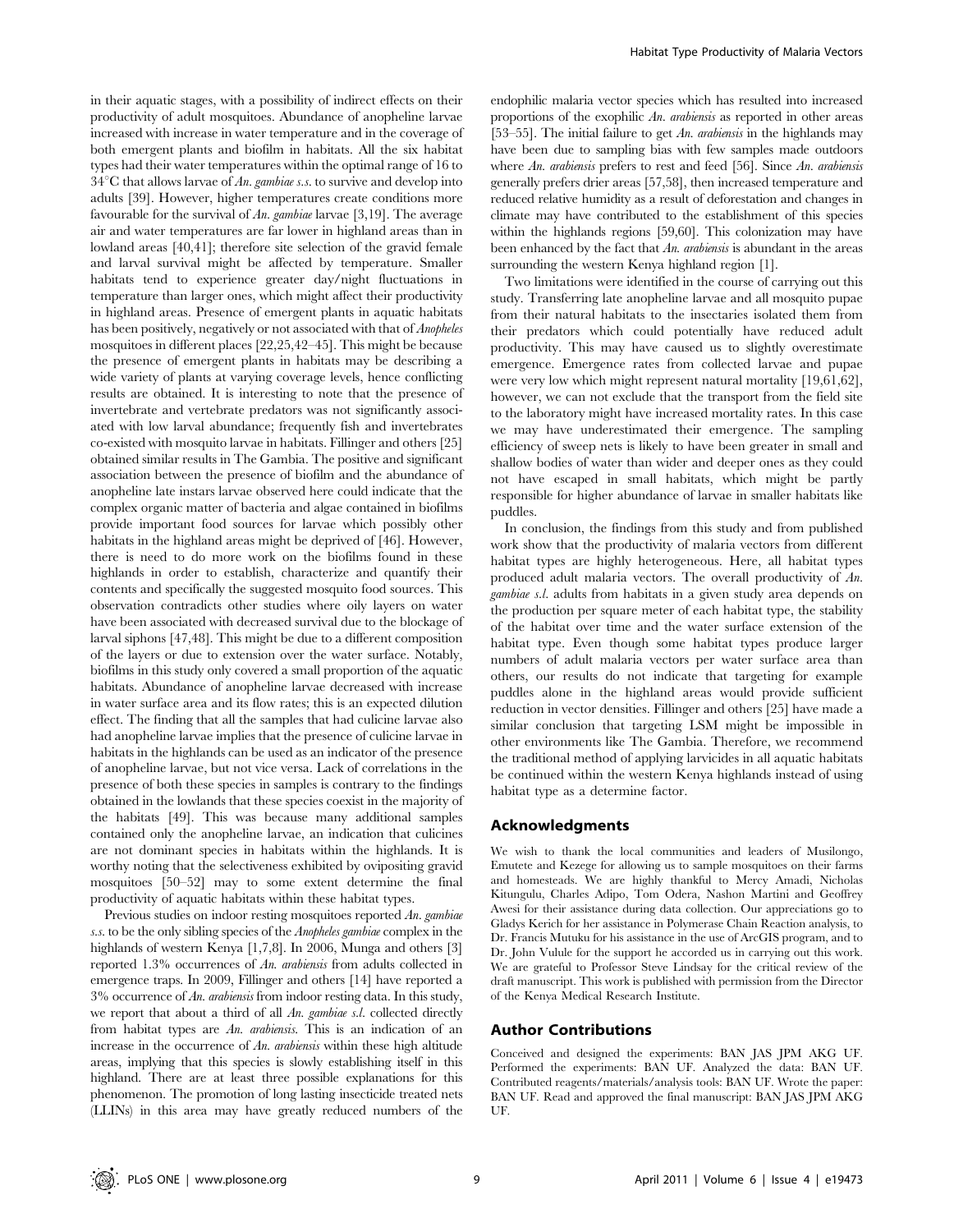#### References

- 1. Minakawa N, Sonye G, Mogi M, Githeko A, Yan G (2002) The effects of climatic factors on the distribution and abundance of malaria vectors in Kenya. J Med Entomol 39: 833–841.
- 2. Minakawa N, Munga S, Atieli F, Mushinzimana E, Zhou G, et al. (2005) Spatial distribution of anopheline larval habitats in western Kenya highlands: Effects of land cover types and topography. Am J Trop Med Hyg 73: 157–165.
- 3. Munga S, Minakawa N, Zhou G, Mushinzimana E, Barrack OO, et al. (2006) Association between land cover and habitat productivity of malaria vectors in western Kenyan highlands. Am J Trop Med Hyg 74: 69–75.
- 4. Lindblade KA, Walker ED, Wilson ML (2000) Early warning of malaria epidemics in African highlands using Anopheles (Diptera: Culicidae) indoor resting density. J Med Entomol 37: 664–674.
- 5. Briet OJT, Dossou-Yovo J, Akodo E, van de Giesen N, Teuscher TM (2003) The relationship between Anopheles gambiae density and rice cultivation in the savannah zone and forest zone of Cote d'Ivoire. Trop Med Int Health 8: 439–448.
- 6. Khaemba BM, Mutani A, Bett MK (1994) Studies of anopheline mosquitoes transmitting malaria in a newly developed highland urban area: a case study of Moi University and its environs. East Afr Med J 71: 159–164.
- 7. Shililu JI, Maier WA, Seitz HM, Orago AS (1998) Seasonal density, sporozoite rates and entomological inoculation rates of Anopheles gambiae and Anopheles funestus in a high-altitude sugarcane growing zone in Western Kenya. Trop Med Int Health 3: 706–710.
- 8. Ndenga B, Githeko A, Omukunda E, Munyekenye G, Atieli H, et al. (2006) Population dynamics of malaria vectors in western Kenya highlands. J Med Entomol 43: 200–206.
- 9. Coluzzi M (1984) Heterogeneities of the malaria vectorial system in tropical Africa and their significance in malaria epidemiology and control. Bull World Health Organ 62(Suppl.): 107–113.
- 10. White GB (1985) Anopheles bwambae sp.n., a malaria vector in the Semliki Valley, Uganda, and its relationships with other sibling species of the An.gambiae complex (Diptera: Culicidae). Systemat Entomol 10: 501–522.
- 11. Protopopoff N, Van Bortel W, Marcotty T, Van Herp M, Maes P, et al. (2008) Spatial targeted vector control is able to reduce malaria prevalence in the highlands of Burundi. Am J Trop Med Hyg 79: 12–18.
- 12. Zhou G, Githeko AK, Minakawa N, Yan G (2010) Community-wide benefits of targeted indoor residual spray for malaria control in the western Kenya highland. Malar I 9: 67.
- 13. Himeidan YE, Zhou G, Yakob L, Afrane Y, Munga S, et al. (2009) Habitat stability and occurrences of malaria vector larvae in western Kenya highlands. Malar J 8: 234.
- 14. Fillinger U, Ndenga B, Githeko A, Lindsay SW (2009) Integrated malaria vector control with microbial larvicides and insecticide-treated nets in western Kenya: a controlled trial. Bull World Health Organ 87: 655–665.
- 15. Killeen GF, Seyoum A, Knols BGJ (2004) Rationalizing historical successes of malaria control in Africa in terms of mosquito resource availability management. Am J Trop Med Hyg 71(suppl 2): 87–93.
- 16. Fillinger U, Lindsay SW (2006) Suppression of exposure to malaria vectors by an order of magnitude using microbial larvicides in rural Kenya. Trop Med Int Health 11: 1629–1642.
- 17. Shililu J, Mbogo C, Ghebremeskel T, Githure J, Novak N (2007) Mosquito larval habitats in a semiarid ecosystem in Eritrea: Impact of larval habitat management on Anopheles arabiensis population. Am J Trop Med Hyg 76: 103–110.
- 18. Fillinger U, Kannady K, William G, Vanek MJ, Dongus S, et al. (2008) A tool box for operational mosquito larval control: Preliminary results and early lessons from the Urban Malaria Control Programme in Dar es Salaam, Tanzania. Malar J 7: 20.
- 19. Mutuku FM, Bayoh MN, Gimnig JE, Vulule JM, Kamau L, et al. (2006) Pupal habitat productivity of Anopheles gambiae complex mosquitoes in a rural village in western Kenya. Am J Trop Med Hyg 74: 54–61.
- 20. Gu W, Novak RJ (2005) Habitat-based modeling of impacts of mosquito larval interventions on entomological inoculation rates, incidence, and prevalence of malaria. Am J Trop Med Hyg 73: 546–552.
- 21. Fillinger U, Sonye G, Killeen GF, Knols BG, Becker N (2004) The practical importance of permanent and semipermanent habitats for controlling aquatic stages of Anopheles gambiae sensu lato mosquitoes: Operational observations from a rural town in western Kenya. Trop Med Int Health 9: 1274–1289.
- 22. Mwangangi JM, Mbogo CM, Muturi EJ, Nzovu JG, Githure JI, et al. (2007) Spatial distribution and habitat characterisation of Anopheles larvae along the Kenyan coast. J Vector Borne Dis 44: 44–51.
- 23. Mwangangi JM, Mbogo CM, Muturi EJ, Nzovu JG, Kabiru EW, et al. (2007) Influence of biological and physicochemical characteristics of larval habitats on the body size of Anopheles gambiae mosquitoes (Diptera: Culicidae) along the Kenyan coast. J Vector Borne Dis 44: 122–127.
- 24. Gu W, Utzinger J, Novak RJ (2008) Habitat-based larval interventions: A new perspective for malaria control. Am J Trop Med Hyg 78: 2–6.
- 25. Fillinger U, Sombroek H, Majambere S, van Loon E, Takken W, et al. (2009) Identifying the most productive breeding sites for malaria mosquitoes in The Gambia. Malar J 8: 62.
- 26. Mushinzimana E, Munga S, Minakawa N, Li L, Feng CC, et al. (2006) Landscape determinants and remote sensing of anopheline mosquito larval habitats in the western Kenya highlands. Malar J 5: 13.
- 27. Robert V, Le Goff G, Ariey F, Duchemin JB (2002) A possible alternative method for collecting mosquito larvae in rice fields. Malar J 1: 4.
- 28. Majambere S, Lindsay SW, Green C, Kandeh B, Fillinger U (2007) Microbial larvicides for malaria control in The Gambia. Malar J 6: 76.
- 29. Marten GG, Astaiza R, Suárez MF, Monje C, Reid JW (1989) Natural control of larval Anopheles albimanus (Diptera: Culicidae) by the predator Mesocyclops (Copepoda: Cyclopoida). J Med Entomol 26: 624–627.
- 30. Grieco JP, Vogtsberger RC, Achee NL, Vanzie E, Andre RG, et al. (2005) Evaluation of habitat management strategies for the reduction of malaria vectors in northern Belize. J Vect Ecol 30: 235–243.
- 31. Carlson JC, Dyer LA, Omlin FX, Beier JC (2009) Diversity cascades and malaria vectors. J Med Entomol 46: 460–464.
- 32. Gillett JD, Smith JG (1972) Common African mosquitoes and their medical importance. London: Will. Hein. Med. Books Ltd.
- 33. Gillies MT, Coetzee M (1987) A supplement to the anophelinae of Africa South of the Sahara (Afrotropical region). Johannesburg: S. Afric. Inst. Med. Res.
- 34. Scott JA, Brogdon WG, Collins FH (1993) Identification of single specimens of the Anopheles gambiae complex by the polymerase chain reaction. Am J Trop Med Hyg 49: 520–529.
- 35. Majambere M, Fillinger U, Sayer DR, Green C, Lindsay SW (2008) Spatial distribution of mosquito larvae and the potential for targeted larval control in The Gambia. Am J Trop Med Hyg 79: 19–27.
- 36. Sattler MA, Mtasiwa D, Kiama M, Premji Z, Tanner M, et al. (2005) Habitat characterization and spatial distribution of Anopheles species mosquito larvae in Dar es Salaam (Tanzania) during an extended dry period. Malar J 14: 4.
- 37. Hay SI, Snow RW, Rogers DJ (1998) Predicting malaria seasons in Kenya using multitemporal meteorological satellite sensor data. Trans R Soc Trop Med Hyg 92: 12–20.
- 38. Munyekenye OG, Githeko AK, Zhou G, Mushinzimana E, Minakawa N, et al. (2005) Plasmodium falciparum spatial analysis, western Kenya highlands. Emerg Infect Dis 11: 1571–1577.
- 39. Bayoh MN, Lindsay SW (2003) Effect of temperature on the development of the aquatic stages of Anopheles gambiae sensu stricto (Diptera: Culicidae). Bull Entomol Res 93: 375–381.
- 40. Minakawa N, Omukunda E, Zhou G, Githeko A, Yan G (2006) Malaria vector productivity in relation to the highland environment in Kenya. Am J Trop Med Hyg 75: 448–453.
- 41. Paaijmans KP, Imbahale SS, Thomas MB, Takken W (2010) Relevant microclimate for determining the development rate of malaria mosquitoes and possible implications of climate change. Malar J 9: 196.
- 42. Minakawa N, Sonye G, Mogi M, Yan G (2004) Habitat characteristics of Anopheles gambiae s.s. larvae in Kenyan highland. Med Vet Entomol 18: 301–305.
- 43. Gimnig JE, Ombok M, Kamau L, Hawley WA (2001) Characteristics of larval anopheline (Diptera: Culicidae) habitats in Western Kenya. J Med Entomol 38: 282–288.
- 44. Carlson JC, Byrd BD, Omlin FX (2004) Field assessments in western Kenya link malaria vectors to environmentally disturbed habitats during the dry season. BMC Publ Health 4: 33.
- 45. Howard AFV, Omlin FX (2008) Abandoning small-scale fish farming in western Kenya leads to higher malaria vector abundance. Acta Trop 105: 67–73.
- 46. Wotton RS, Preston TM (2005) Surface films: Areas of water bodies that are often overlooked. Bio Sci 55: 137–145.
- 47. Karanja DM, Githeko AK, Vulule JM (1994) Small-scale field evaluation of the monomolecular surface film 'Arosurf MSF' against Anopheles arabiensis Patton. Acta Trop 56: 365–369.
- 48. Bukhari T, Knols BGJ (2009) Efficacy of AquatainTM, a monomolecular surface film, against the malaria vectors Anopheles stephensi and An. gambiae s.s. in the laboratory. Am J Trop Med Hyg 80: 758–763.
- 49. Minakawa N, Mutero CM, Githure JI, Beier JC, Yan G (1999) Spatial distribution and habitat characterization of anopheline mosquito larvae in western Kenya. Am J Trop Med Hyg 61: 1010–1016.
- 50. Sumba LA, Okoth K, Deng AL, Githure J, Knols BGJ, et al. (2004) Daily oviposition patterns of the African malaria mosquito Anopheles gambiae Giles (Diptera: Culicidae) on different types of aqueous substrates. J Circad Rhythms 2: 6.
- 51. Sumba LA, Ogbunugafor BC, Deng AL, Hassanali A (2008) Regulation of oviposition in Anopheles gambiae s.s.: Role of inter- and intra-specific signals. J Chem Ecol 34: 11.
- 52. Chen H, Minakawa N, Beier J, Yan G (2004) Population genetic structure of Anopheles gambiae mosquitoes on Lake Victoria islands, west Kenya. Malar J 3: 48.
- 53. Mbogo CN, Baya NM, Ofulla AV, Githure JI, Snow RW (1996) The impact of permethrin-impregnated bednets on malaria vectors of the Kenyan coast. Med Vet Entomol 10: 251–259.
- 54. Gimnig JE, Vulule JM, Lo TQ, Kamau L, Kolczak MS, et al. (2003) Impact of permethrin-treated bed nets on entomologic indices in an area of intense yearround malaria transmission. Am J Trop Med Hyg 68: 16–22.
- 55. Bayoh MN, Mathias DK, Odiere MR, Mutuku FM, Kamau L, et al. (2010) Anopheles gambiae: Historical population decline associated with regional